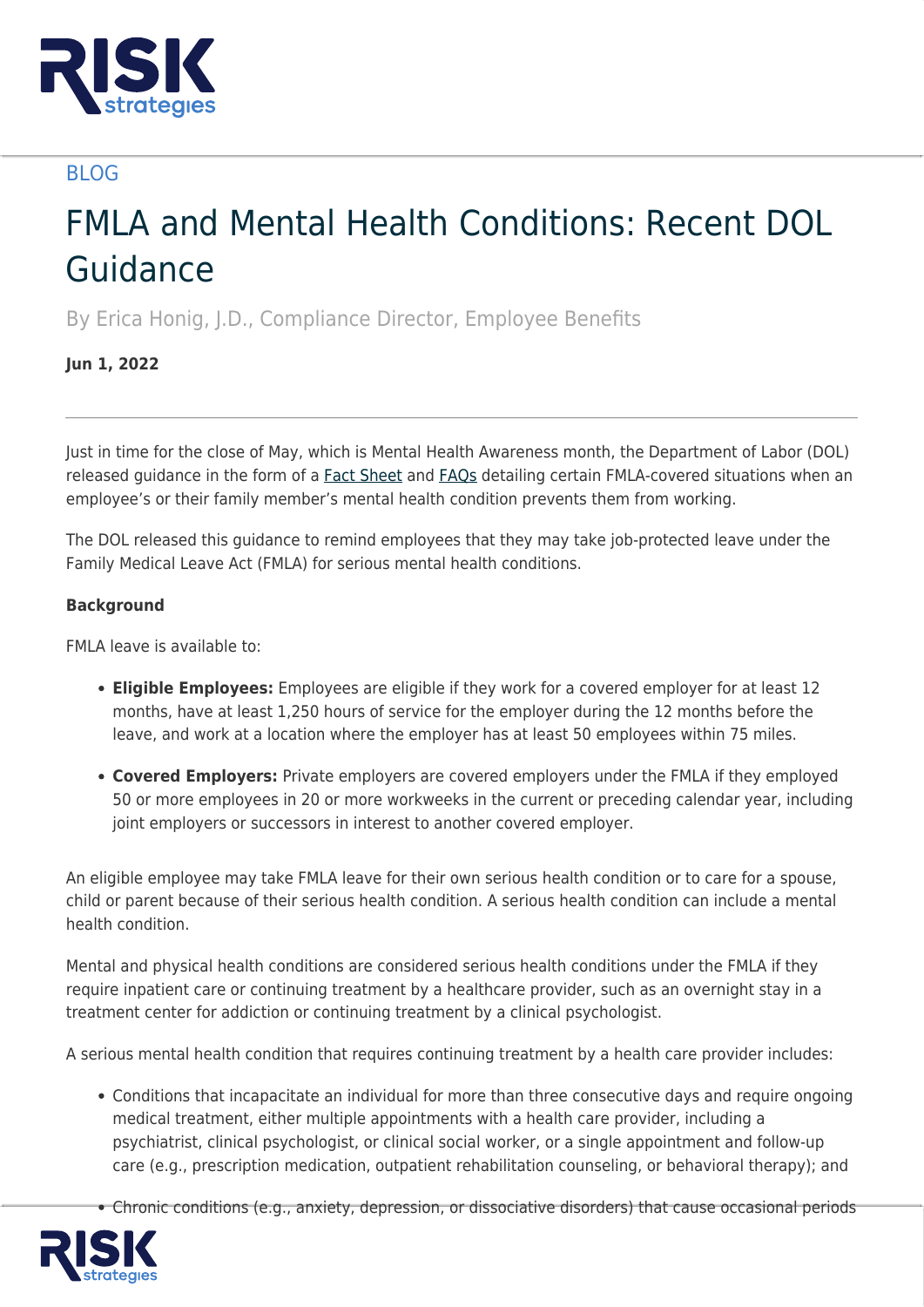

when an individual is incapacitated and require treatment by a health care provider at least twice a year.

### **Recent DOL Guidance**

The DOL's Wage and Hour Division issued guidance by way of a Fact Sheet and FAQs on May 25, 2022 to provide clarification to eligible employees and covered employers with respect to FMLA leave for serious mental health conditions.

This recent guidance provides several examples of FMLA-triggering circumstances including:

- Employee's mental health condition Monthly treatment visits and therapy sessions to manage symptoms of an employee's serious mental health condition, such as severe anxiety or anorexia nervosa.
- Family member with a mental health condition Traveling to an inpatient facility and attending a care meeting for an employee's spouse completing an inpatient substance abuse treatment program.
- Adult child with a mental health condition Caring for an adult child recently released from an inpatient treatment program for a mental health condition, provided that the adult child is unable to work or go to school and needs help with routine daily activities as a result of the condition.
- Military caregiver leave for a mental health condition Caring for a servicemember with a mental health condition incurred in the line of duty, such as post-traumatic stress disorder or a traumatic brain injury, or a pre-existing mental health condition aggravated while on active duty.

## **Retaliation**

Employers are prohibited from discriminating or retaliating against employees for taking FMLA leave. Examples include refusing to grant FMLA leave, disclosing or threatening to disclose information about an employee's or an employee's family member's mental health condition in order to discourage them from taking FMLA leave, treating an employee's use of FMLA leave as a negative factor in employment actions (e.g., hiring, promotions, or disciplinary actions), and counting FMLA leave against employees in pointsbased attendance policies.

#### **Confidentiality**

Under the FMLA, employers must keep employee medical records confidential and maintain them in separate files from other employment records. Employers must also maintain an employee's records with confidentiality as required under other laws, such as the Americans with Disabilities Act (ADA) or the Genetic Information Nondiscrimination Act (GINA), to the extent those laws also apply.

Supervisors and managers may be informed of an employee's need to be away from work, or if an employee needs work duty restrictions or accommodations.

As the last two years of pandemic life compelled employers to rethink their approach to mental health